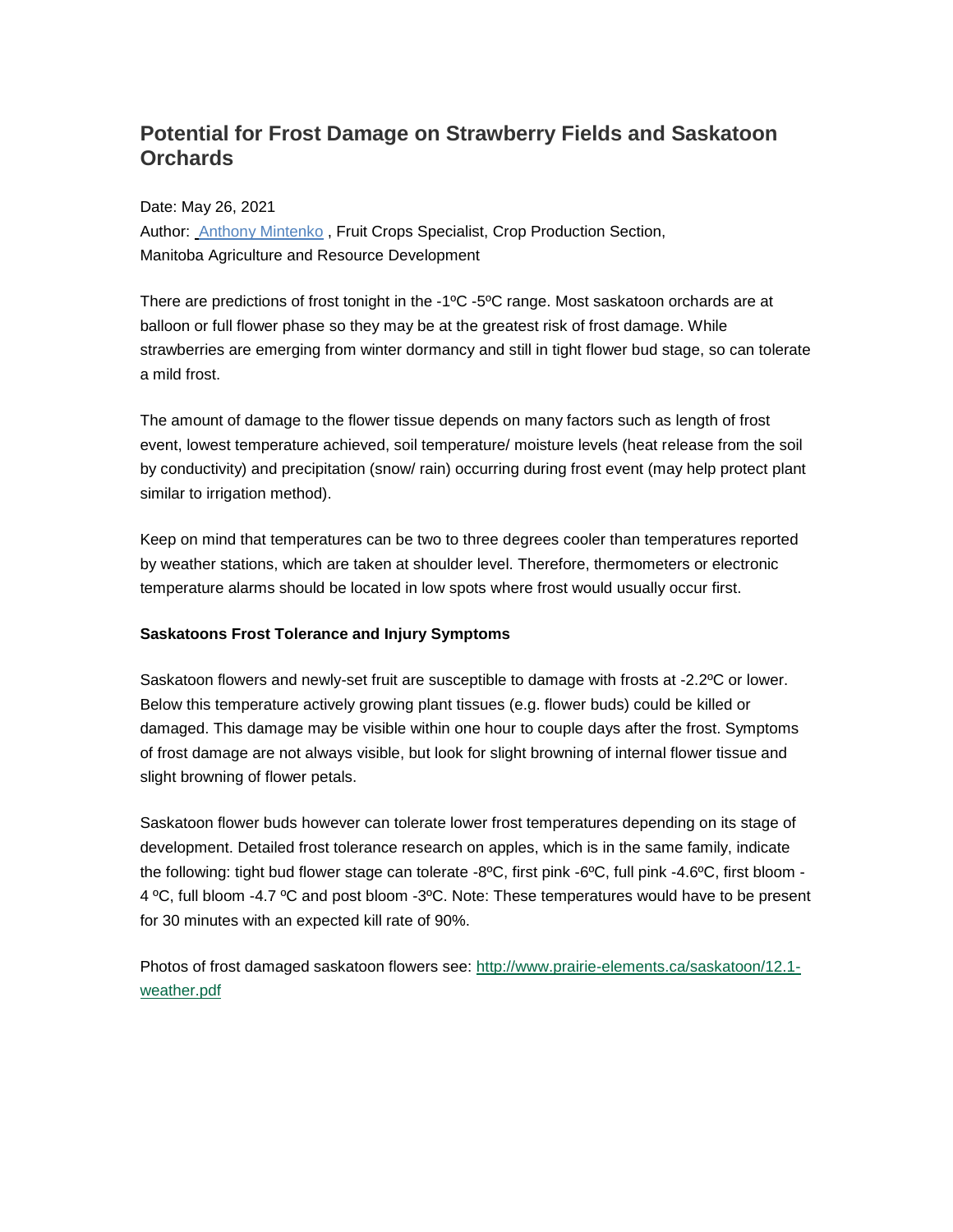



Photo 1: Cross section of frost damage saskatoon flower buds, photo credit: Richard St.Pierre

#### **Strawberries Frost Tolerance**

Fortunately it is still quite early in the strawberry growing season and damage to strawberry plants and flower buds should be minimal. It is possible that only slight damage to leaf margins could occur (see photo 2), which the plant will recover from.

Strawberry flower buds can tolerate lower frost temperatures depending on its stage of development. For example **tight bud flower stage can tolerate -5ºC**, tight with white petals - 2.2ºC, full bloom -1ºC, past full bloom and immature fruit can tolerate -2.2ºC. Note: These temperatures would have to be present for 30 minutes with an expected kill rate of 90%. **Most strawberry plants would still be in tight bud flower stage.**

# **Strawberries More Susceptible to Frost Damage at Flowering/ Fruit Development Stages**

Frost injury rarely causes complete crop loss because the strawberry plant produces flowers over a two to three week period. The first flowers to open are the largest and face the greatest risk of frost injury. Frost losses can range from 20 to 80% depending on the temperature and the duration of the frost, the cultivar, vigor, stage of development and the weather preceding the frost. Strawberry flower buds and fruit are susceptible to frost injury any time after bud break (-1ºC or lower). Frost damages the center of the flower with the center turning black while the petals and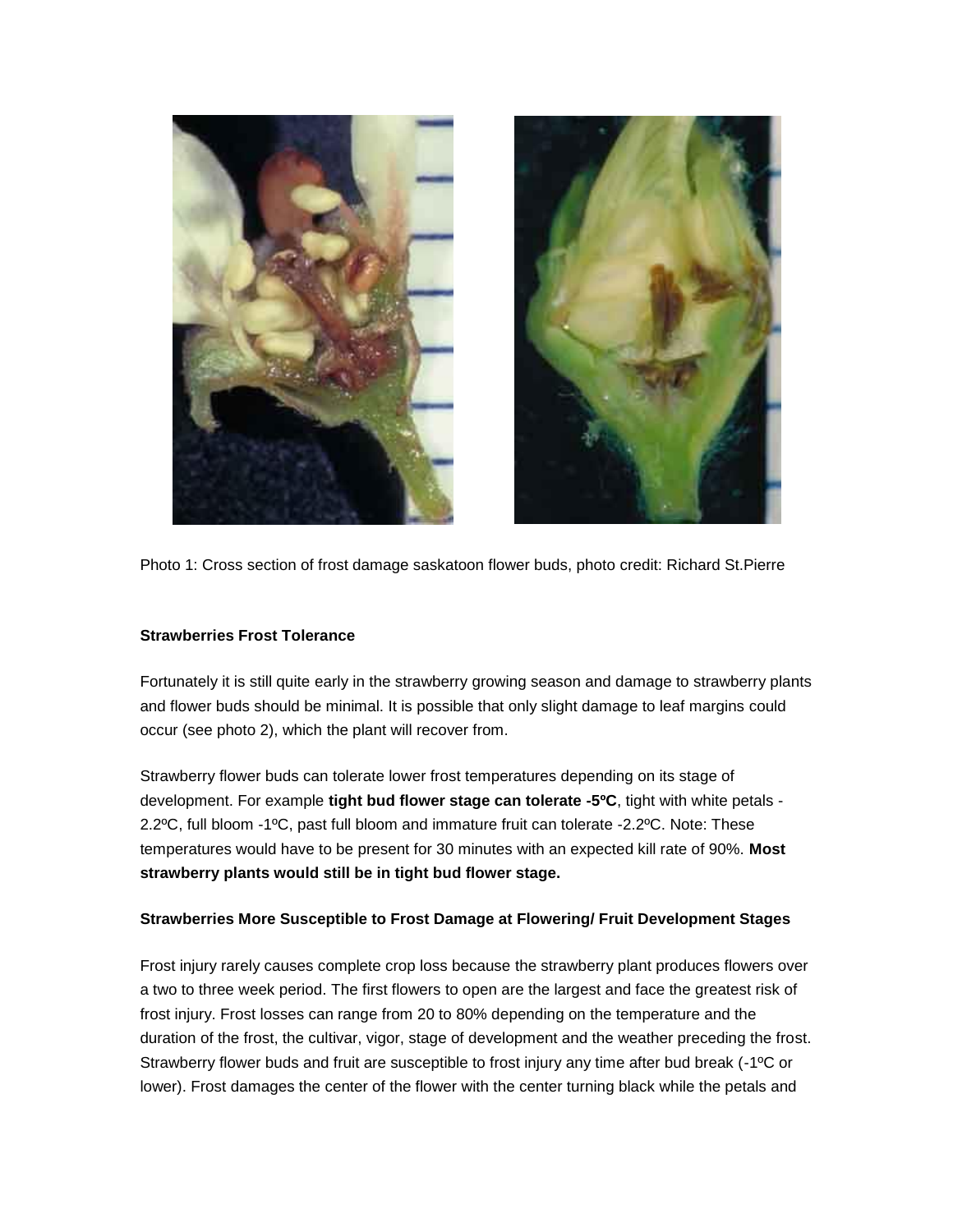leaves appear uninjured. The blackening occurs within a few hours to one day after the frost. Frost can also damage the developing fruit, deforming the berries.



Photo 2: Strawberry leaf frost damaged, with black curled leaf edges.

#### **Impact of Fruit Bud Damage on Berry Yield**

Information from OMAFRA on evaluating tree fruit bud damage, discussed the impact of fruit bud mortality on overall fruit crop yield. It states:

"A general rule of thumb is that sweet cherries need about 50 percent of the buds produced the previous summer in order to have a full crop; all the other tree fruits (apple, pear, apricot, peach, nectarine, and plum) need only about 10 percent for a full crop. Uniform distribution throughout the tree is also important for full crop potential." www.omafra.gov.on.ca/english/crops/hort/news/hortmatt/2012/

With saskatoons and other prairie bush fruit we can deduce that the percent of fruit buds needed for a full crop would be within those two percentages. This is to say that a loss of some fruit buds is not an indication that the fruit yield will be below average.

#### **Frost Protection via Management Practices**

Mild frost damage can be controlled by management practices such as not tilling the soil during the frost risk period in early spring. Untilled soil acts as a heat sink during the day and this heat is released during the night to protect the plants. Irrigation prior to a frost will provide an increased heat release from the soil by conductivity. The use of polyethylene covers will reduce damage to flowers caused by light frosts and cold winds. Long term measures include thinning out